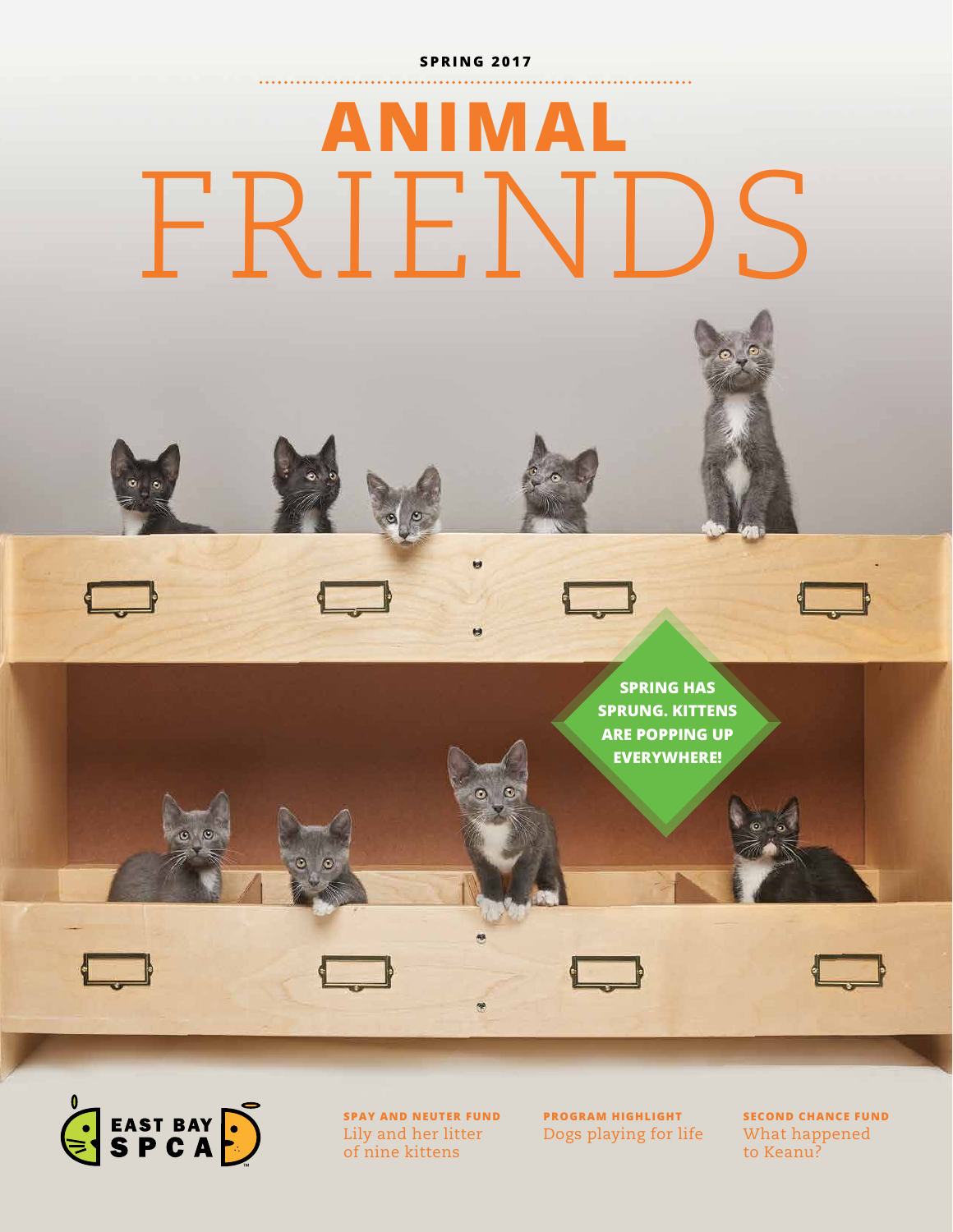

### **MESSAGE FROM PRESIDENT AND CEO ALLISON LINDQUIST**

 **WHAT AN AMAZING SPRING WE HAVE HAD!** We continue to serve record numbers of animals through our fabulous programs, and are experiencing a record number of adoptions. Our behavior and training programs continue to expand as we work hard to keep pets in their homes with their people.

Growl, Meow and Wine 2017 was a great success, selling out two weeks before the event and netting 25% more in revenue than last year! As the challenges our community faces continue to grow, so does our need to provide life-saving services. The funds from this fantastic event will be put to good work saving countless animals, and enabling the East Bay SPCA to continue to be the safety net for animals in the East Bay. A huge thank you to our donor community – your support is greatly appreciated.

One of my favorite programs, the Sit, Stay Home Fund, was established to help fund the many ways we help save, and keep, deserving animals in their forever homes. Recognizing that there is no one solution to pet neglect and homelessness, this program provides a holistic approach to keeping pets out of shelters. Recognizing that pet owners face any number of issues that force them to consider pet surrender we offer myriad programs; including assisting with emergency medical services, free food, greatly discounted or free spay neuter services, and behavior and training consultations. We hope to keep as many responsible pet owners and their deserving pets together as possible.

The work is never-ending, and we are incredibly grateful for the support of our donors for providing us the necessary funds to do this life-saving work. We realize that there are many causes out there soliciting donations – we are so thankful that you have chosen to support us, your local shelter. You make this critical, important work possible. Thank you.

Sincerely,

allison C. Lindquist

**ALLISON C. LINDQUIST President and CEO East Bay SPCA**



**BOARD OF DIRECTORS Stacey Wells**  *Board Chair* **Carolyn Belloni Mark Cratsenburg Lynne Dujmovich Denise Garner Jay Hernandez Monica Winghart Sandi Wright** 

#### **MANAGEMENT**

**Allison Lindquist** *President and CEO* **Tracie Cota** *Vice President Veterinary Services* **Barbara Dryg** *Vice President of Finance* **Grace Reddy** *Vice President of Development*  **Michele Setter** *Vice President of Operations*

**LOCATIONS Oakland Adoption Center and Theodore B. Travers Family Veterinary Clinic**  8323 Baldwin Street Oakland, CA 94621 510.569.0702

**Oakland Spay & Neuter Surgery Center** 410 Hegenberger Road Oakland, CA 94621 510.639.7387

**Dublin Adoption Center and Spay & Neuter Surgery Center** 4651 Gleason Drive Dublin, CA 94568 925.479.9670

#### **OUR MISSION**

**THE EAST BAY SPCA** is committed to the welfare of cats and dogs in the communities we serve. We strive to eliminate animal cruelty, neglect and overpopulation by providing programs and education that support people and companion animals.

"I love that in my role I see the importance of the human/animal bond daily and enjoy helping not only pets, but also the people that care so much for them."

### **RAQUEL BERNALDO** Manager of Humane Advocacy

Raquel Bernaldo joined the East Bay SPCA in 2015 as a Customer Care Associate and became the Manager of Humane Advocacy in 2016. Her background in social work has been indispensable to the program. Raquel has spent her career providing crisis intervention, clinical case management, and facilitating community programs on inclusion and social change. She is excited to use her skills and knowledge to help both people and pets in need in the East Bay community. Raquel shares her home with her wife and their two rescue dogs, Charlie and Mosely.

**STAFF**

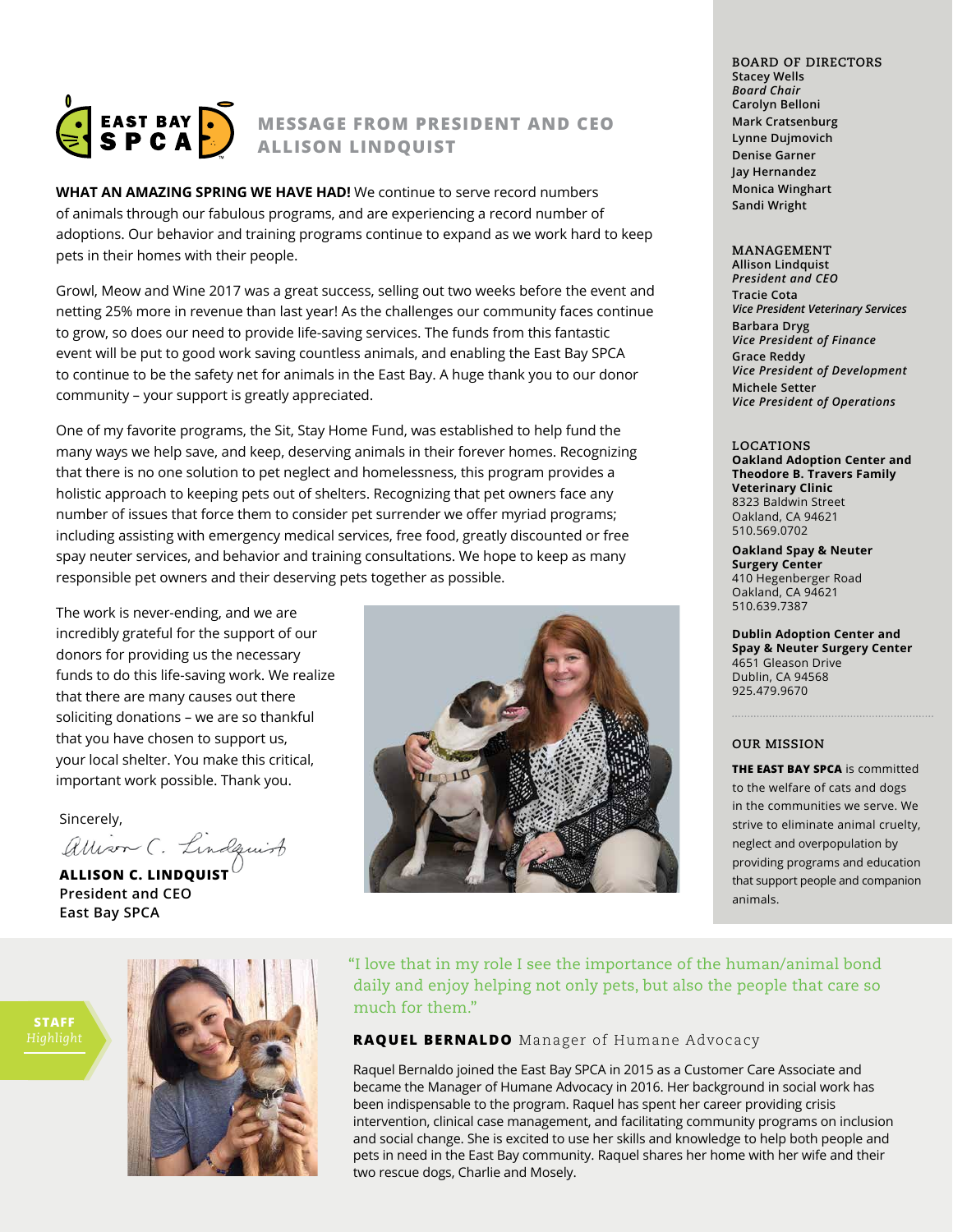# **SIT, STAY HOME FUND**

### **KEEPING ANIMALS IN HAPPY, HEALTHY HOMES**

**The first program of its kind in the US, our Humane Advocate program matches qualifying families and their companion animals with local services. Keeping animals out of shelters and in happy, healthy homes is the program's goal, funded by the East Bay SPCA's Sit, Stay Home Fund.**

Saving the lives of local animals means much more than getting them adopted into loving, forever homes. It means keeping them there. To do this effectively, the East Bay SPCA recognizes the complexity of issues that land animals in shelters and offers a holistic, multi-focused approach to work to end animal neglect and homelessness.

After we remodeled our veterinary clinic in 2015, we started the Sit, Stay Home Fund to help pet owners facing crisis. The fund helps qualified responsible owners with preventive care and one-time financial support for veterinary emergencies. The fund pays for:

- **Food, litter and pet supplies at free monthly pet food pantries**
- **Emergency medical assistance**
- **Preventive medical consultations at community wellness outreach clinics**
- **Vouchers for free and very affordable spay/neuter surgeries, plus vaccines and microchips**
	- **Counseling for folks who need options because they are considering surrendering their animals**



*Two happy dogs who benefit from the Pet Food Pantry. Their owners came to the pantry and waited in line with their fiveday-old baby to ensure their beloved, older dogs received food.* 

As long as there are local pets in need, the East Bay SPCA will continue to create and offer programs to best serve those who need us most. Giving to the Sit Stay Home Fund helps keep deserving animals in their forever homes.

We provided more than 500 discounted spay/neuter surgeries, 1,700 free vaccinations, and more than \$25,000 in financial assistance to 154 families in need and more than 8,400 lbs of food.

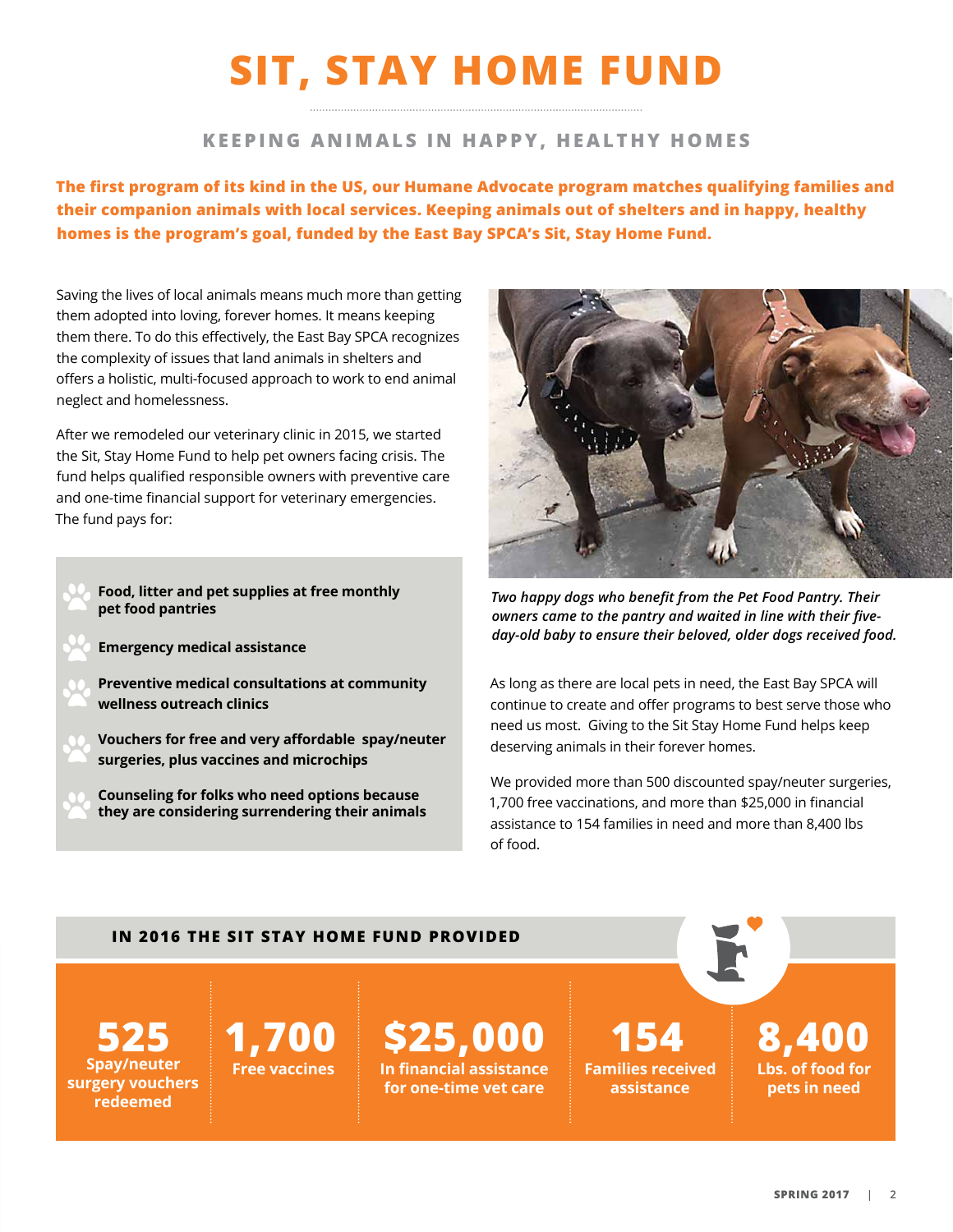### What Happened to You Keanu? **KEANU WON'T TELL BUT WE'LL TELL WHAT WE KNOW**

What happens when three cats show up at a house where everyone inside is allergic to cats? At Vikki, Mary and Jaclyn Anderson's Hayward home, they're given safe quarters. Despite all three women's severe allergies, they began feeding the tabbies who appeared at their house last fall. The kittens become more friendly and the ladies made a bed with blankets in a plastic crate on their porch. Then an older, long-haired tabby named Smokey left behind when a neighbor moved joined them on the porch. They named the kittens Keanu and Kitty Wop and when heavy rains began, they bought a large plastic doghouse to shelter all three cats.

Life on the porch was good. When they found out that Keanu and Smokey didn't like to get their noses dirty eating from a bowl, the Andersons began spoon feeding them wet food. For months, the cats thrived.



*Keanu and Kitty Wop*

Then in January, Keanu disappeared for three days. They traced his meows to an abandoned cat tree between houses. He was lodged inside and severe injuries to his hind quarters prevented him from walking. The Andersons took him to two local veterinarians but the quoted fees were so high they surrendered him to the East Bay SPCA for extended care.

What happened to Keanu? We may never know. If only cats could talk, we could hear all about their nine lives. He may have been hit by a car but we're not sure. Thanks to generous donations, the Second Chance Fund helps cats like him get the medical care and support they need. He had been in a lot of pain: x-rays also showed BB pellets in his back right side. A broken leg and his tail needed amputation. But once his surgeries closed up, he was adopted quickly.

In an Instagram post, his new adopter said,

*"We're not exactly sure what happened to Keanu but we feel extremely lucky and blessed to have him be a part of our family!"*



*Keanu enjoying life in his new home!*

Despite his injuries, we think Keanu has been lucky too. The Andersons were overjoyed to hear he was better and say Kitty Wop and Smokey get along even better together now in the doghouse on the porch.

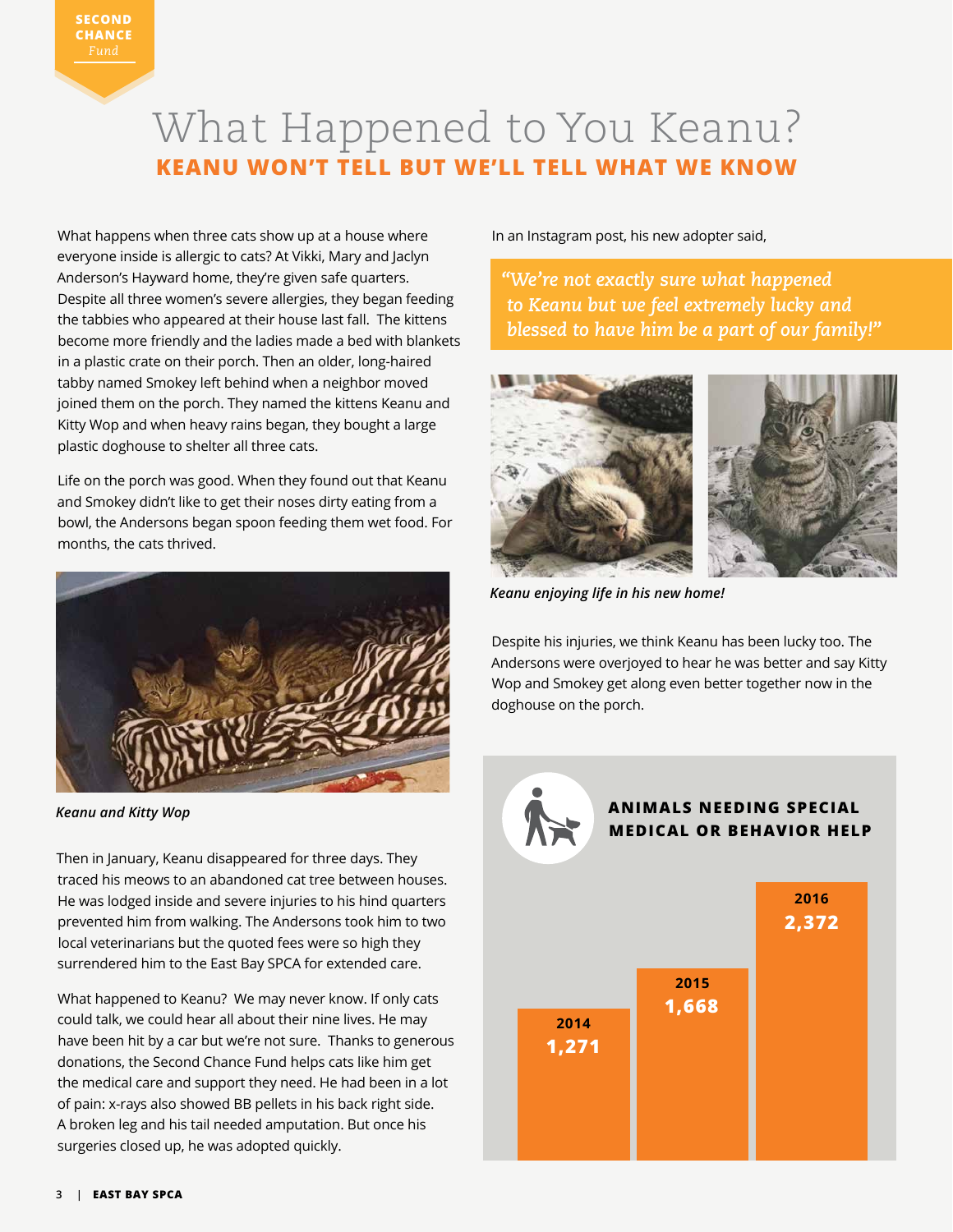# **SPAY AND NEUTER FUND**

### **SPECIAL DELIVERY: NINE KITTENS AND THEIR QUEEN**

**The East Bay SPCA spays or neuters every shelter animal and offers free or discounted spay and neuter procedures for pets belonging to low-income owners, pit bulls and Chihuahuas, and for cats being trapped-neutered-returned.** 



*The Harry Potter litter of nine: Hermione, Ginny, George, McGonagall, Nimbus, Griphook, Cho, Tonks and Luna Lovegood*

Did you know cats that aren't spayed can have two to three litters per year of up to nine kittens at a time? A female cat that isn't spayed can have up to 100 kittens in a her lifetime. That's a lot of kittens in already full animal shelters! In addition to keeping the homeless population of felines down, spaying females increases their chances of a longer and healthier life as well as reduce the risk of mammalian gland tumors, ovarian cancer and uterine cancer.

More often than not, when a pet has an unexpected litter, they are surrendered to a shelter. Mother cat, Lily was dropped at a San Leandro vet clinic with her nine kittens and then taken to the East Bay SPCA. When Lily finished nursing, she was spayed and put up for adoption. Her nine kittens were also spayed and neutered and were available

for adoption at the time of publication. Not only did Lily have her nine kittens, but she was also a surrogate mother for a neonatal kitten named Harry Potter.



The East Bay SPCA offers free or discounted spay and neuter procedures to families as a result of generous donors. Without these donors, Lily and her litter would be at higher risk for cancer and even more unexpected litters. Thanks to our donors, Lily and her kittens will find forever homes and won't add more to local populations of unwanted animals.

*Mom, Lily*

| <b>SPAY &amp; NEUTER FUND</b> |                                                     | 2014      | 2015      | 2016      |
|-------------------------------|-----------------------------------------------------|-----------|-----------|-----------|
|                               | <b>Number of surgeries annually</b>                 | 8,361     | 9,537     | 9,715     |
|                               | <b>Cost for free or discounted</b><br>spay & neuter | \$200,813 | \$248,667 | \$226,490 |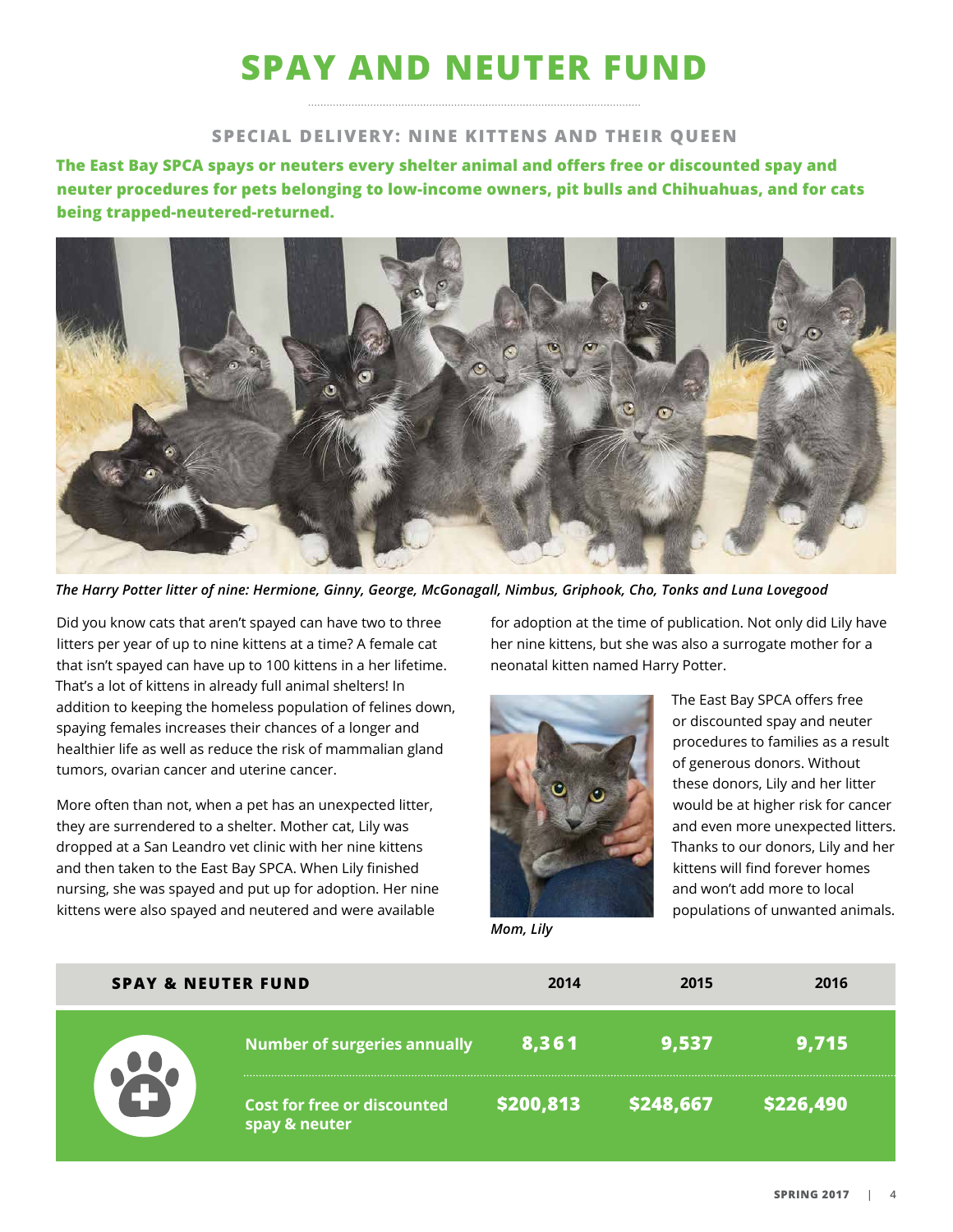

# **SHELTER FUND**

### **DOGS PLAYING FOR LIFE**



### *"It's better to play than do nothing"* -Confucious

#### **Dogs at the East Bay SPCA this spring would agree.**

It took seven months to get Kara adopted. But what really saved the 44-lb gray American pit bull's life was the East Bay SPCA's new off-leash Dogs Playing for Life playgroups. When she arrived at the East Bay SPCA at just one year old, Kara was young, fearful and leash reactive. When she left, she was a different dog, friendly to people and dogs and a playgroup rock star who could draw out even the shyest of dogs. Staff and volunteers got to work on a plan and those who handled her gently discovered a shy lovebug who warmed quickly with sweet kisses and excited greetings for those she knew. Kara and other dogs at our shelters greeted spring with special joy this year when staff implemented our new Dogs Playing for Life playgroup program. In carefully supervised off-leash playgroups staff watch for telltale aggressive behaviors and nip them quickly, matching like dogs for the most fun. Off leash, in our play area in groups of up to 15 carefully supervised dogs, Kara quickly displayed normal playful behaviors, burned off some energy and she was adopted soon after.

"It seems so simple: dogs love to play and playing with one another, they can run faster and longer than they would with most human companions. Exercise, socialization and play are good for dogs' bodies and souls," said Shelter Director Linda Sackman. "And as a bonus: When they've burned off

| <b>SHELTER FUND</b> |                                      | 2014  | 2015  | 2016  |
|---------------------|--------------------------------------|-------|-------|-------|
|                     | <b>Animals sheltered</b>             | 3,262 | 3,514 | 3,999 |
|                     | <b>Average length of stay (days)</b> | 7 A   | 20.5  | 19.5  |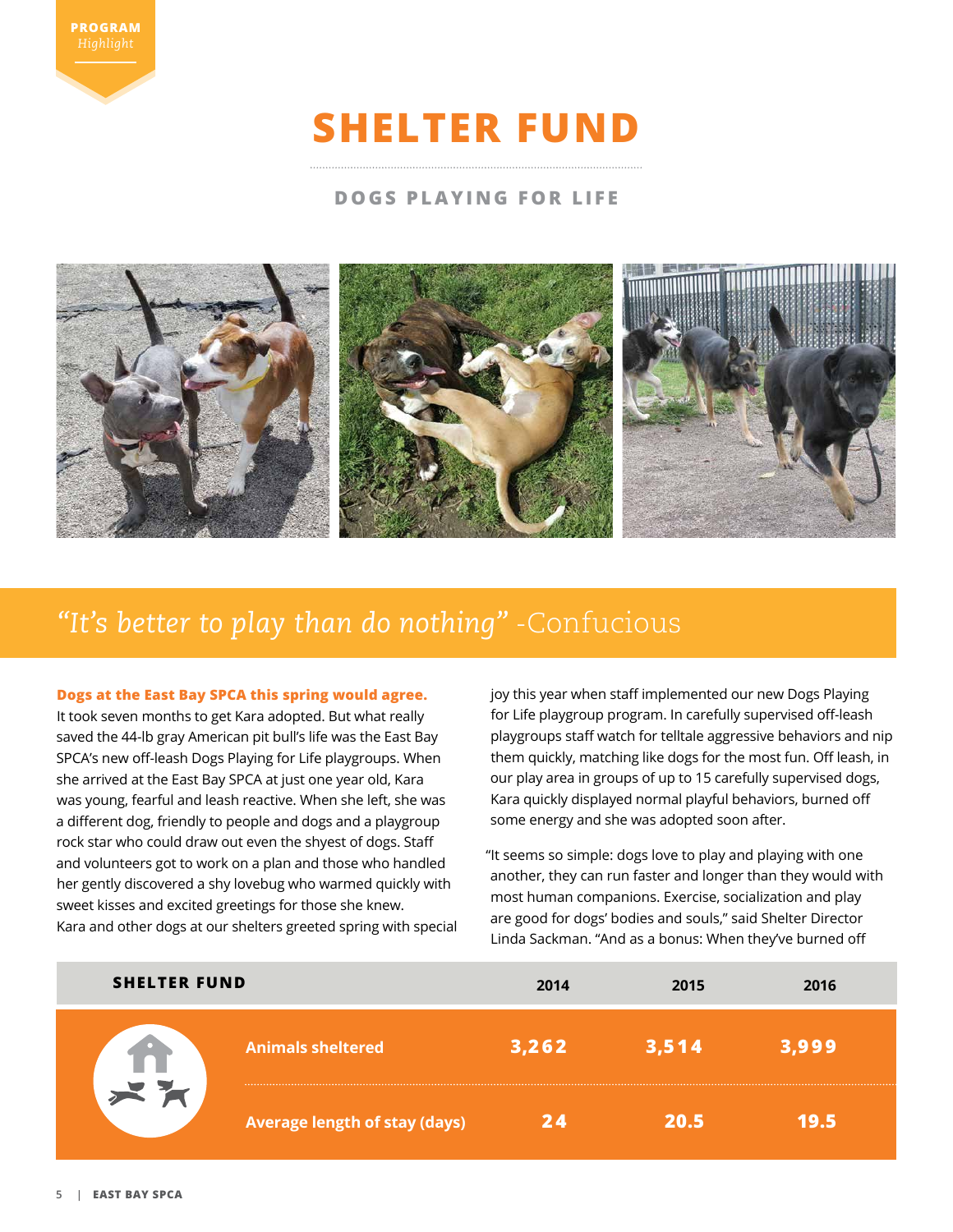

"Along the way, our shelters just became a whole lot more fun for the dogs who stay with us and the staff who get to stand outside, rain or shine, and watch the sheer joy that is well-matched dogs playing together." *Linda Sackman, Shelter Director*

some energy, shelter dogs become much more attractive to potential adopters."

In many shelters, for safety, behavior and health reasons, dogs often don't have social access to one another so deep social isolation can be a norm. They can hear, smell and see one another but they don't usually get to interact. The East Bay SPCA had always taken dogs on daily walks, and run small low-key play groups or pairs. Dublin shelter volunteers in the Jog-A-Dog program take groups of dogs out running to burn energy and visit the nearby park. But volunteers in the Jog-a-Dog program noticed something: some noticed the dogs running with them liked running with other specific dogs as much as or more than the humans on the other end of their leashes. And, of course some dogs reacted negatively to other dogs on leashes.

Introducing the groups has given a whole new view of our animals before they go to their forever homes: dogs who may be unsocial on leash can be giant puppies who lead the off-leash playgroup pack zooming around the play area. Dogs who react to dogs on leash may greet the same dog with friendliness when there's no leash. Most owners who walk their dogs in local off-leash parks know their pet's preference from experience. Now, in the playgroups, with lots of observation, supervision and quick responses to bad behavior, staff can identify dogs who love to play with other dogs and

remediate antisocial behaviors before adoption happens so owners aren't surprised and the dogs returned later.



*Kara and her new family the day she went home*

**Success stories like Kara's are only possible thanks to donations made by caring community citizens. The East Bay SPCA cares deeply about animals in the community and is fortunate to have donors who feel the same way.**